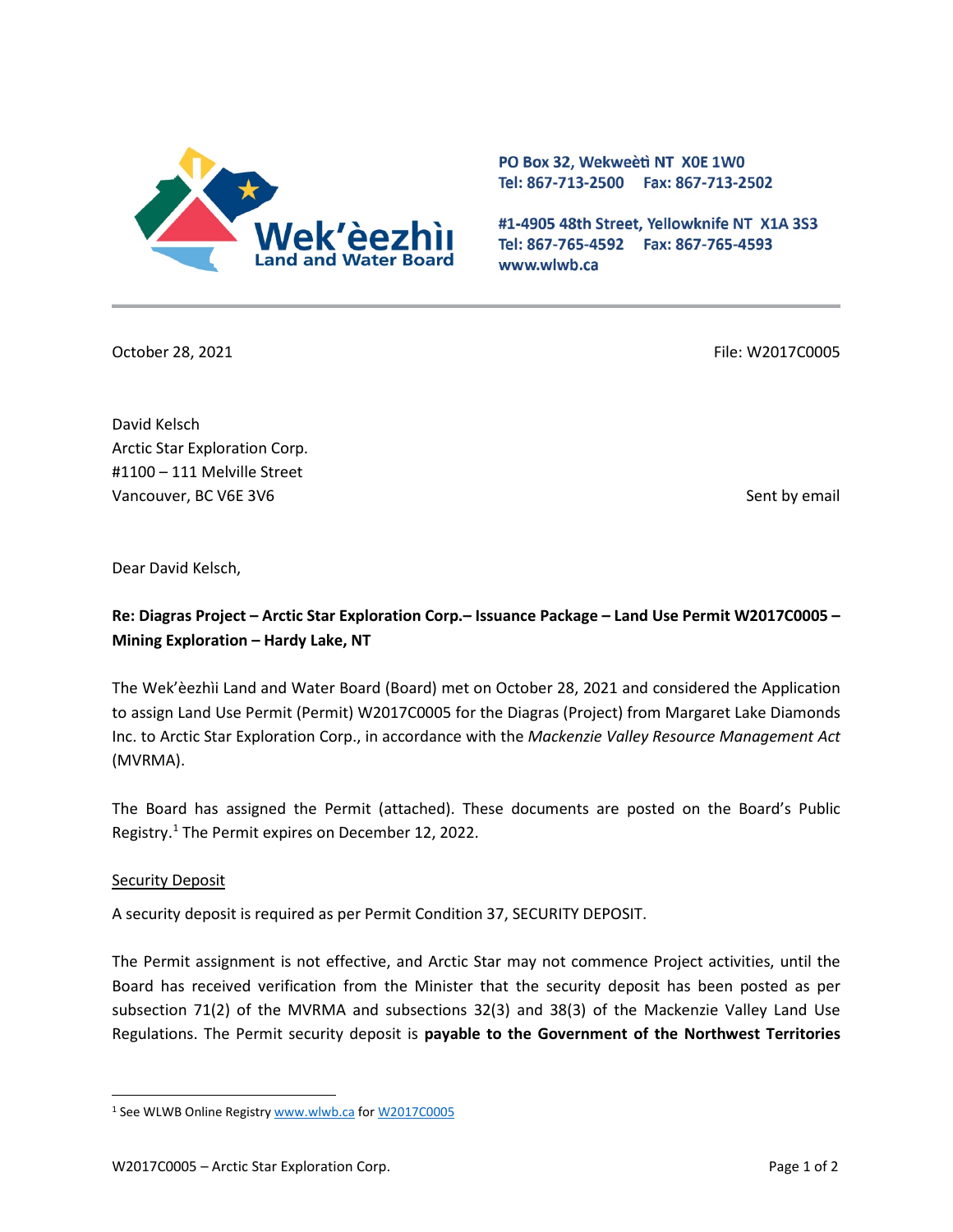**(GNWT)** and should be submitted to the following individual, to whom questions regarding security should also be directed:

> Patti Nightingale, Land Use Advisor GNWT-Lands – North Slave Region – Yellowknife 140 Bristol Avenue Yellowknife, NT X1A 3T2 Phone: (867) 767-9187 (ext. 24194)

## Inspectors:

The Inspectors referred to in the Permit can be contacted at the regional GNWT-Lands offices.<sup>[2](#page-1-0)</sup>

## Permit Processes and Additional Information

Sections 5 and 6 of the Board's *Guide to the Land Use Permitting Process[3](#page-1-1)* (Guide) contain detailed information on permit enforcement and potential post-issuance processes, such as amendments to conditions, and assignment to another company. Please be familiar with these sections of the Guide and reach out to Board staff with any questions about Board processes related to this Permit.

Full cooperation of Arctic Star is anticipated and appreciated. Please contact Roberta Judas at (867) 713- 2500 with any questions or concerns regarding this letter.

Yours sincerely,

My My

Mason Mantla Chair Wek'èezhìi Land and Water Board

BCC'd to: Wek'èezhìi Distribution List Clint Ambrose – Inspector, GNWT-Lands Patti Nightingale, GNWT-Lands

Attached: Land Use W2017C0005

<span id="page-1-0"></span><sup>&</sup>lt;sup>2</sup> See GNWT-ENR Regional Offices webpage [\(https://www.enr.gov.nt.ca/en/regional-offices\)](https://www.enr.gov.nt.ca/en/regional-offices) for regional contact information.

<span id="page-1-1"></span><sup>3</sup> See WLWB Policies and Guidelines webpage for MVLWB *[Guide to the Land Use Permitting Process](https://mvlwb.com/sites/default/files/2021-08/LWB%20Guide%20to%20the%20Land%20Use%20Permitting%20Process%20-%20FINAL%20-%20Aug%2030_21.pdf)*.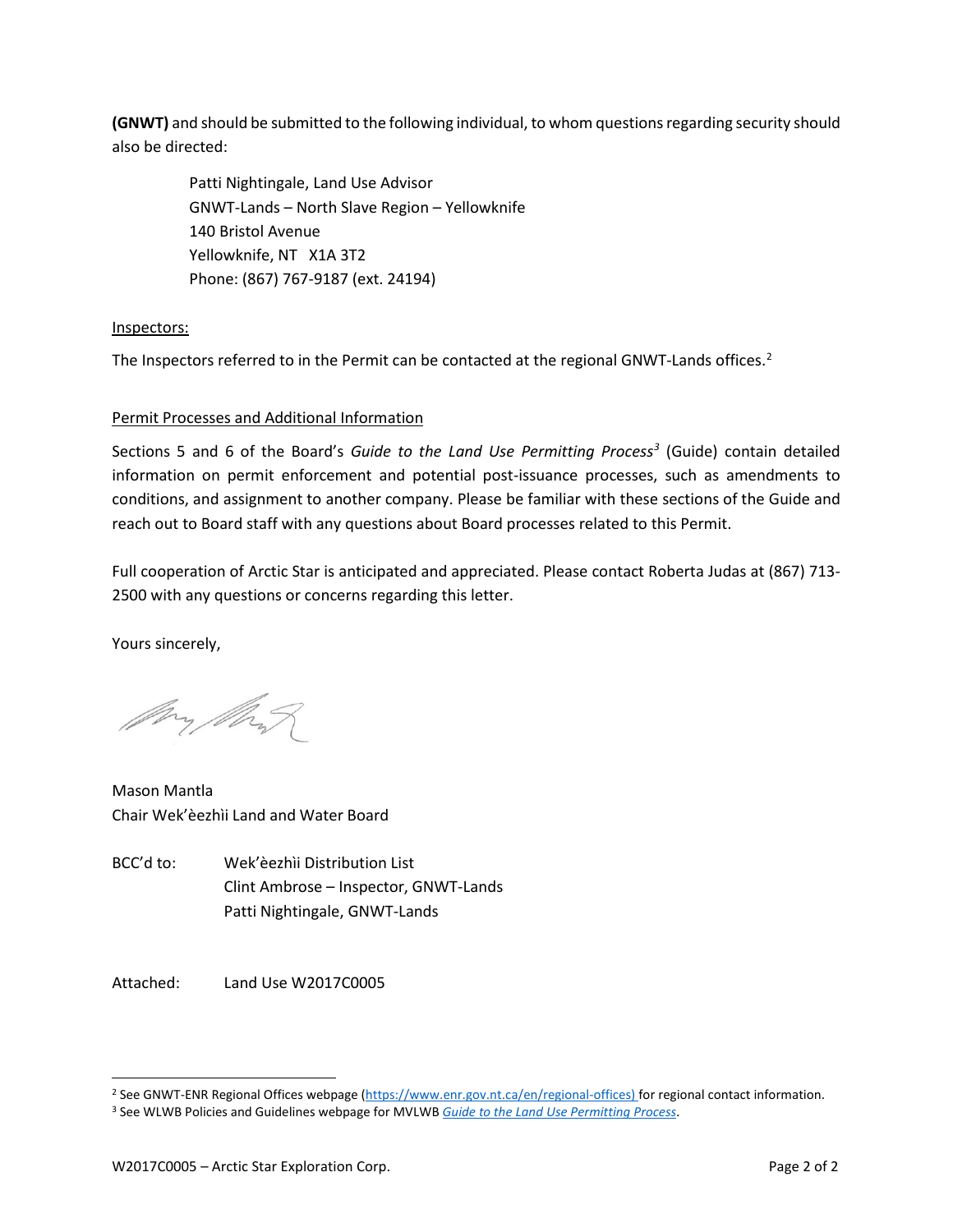

PO Box 32, Wekweeti NT X0E 1W0 Tel: 867-713-2500 Fax: 867-713-2502

#1-4905 48th Street, Yellowknife NT X1A 3S3 Tel: 867-765-4592 Fax: 867-765-4593 www.wlwb.ca

# **Arctic Star Exploration Corp. Land Use Permit W2017C0005**

Pursuant to the *Mackenzie Valley Resource Management Act* and Mackenzie Valley Land Use Regulations, the Wek'èezhìi Land and Water Board grants this Land Use Permit to:

| Arctic Star Exploration Corp. |                                                   |
|-------------------------------|---------------------------------------------------|
|                               | (Permittee)                                       |
| 0t                            | #1100-1111 Melville Street, Vancouver, BC V6E 3V6 |
|                               | (Mailing Address)                                 |

hereinafter called the Permittee, to proceed with the following land-use operation, subject to the annexed definitions and conditions contained therein:

| Location:              | Hardy Lake, NT                                                                                                                                                                                                                                   |
|------------------------|--------------------------------------------------------------------------------------------------------------------------------------------------------------------------------------------------------------------------------------------------|
| <b>Purpose:</b>        | Mineral Exploration including: Operation and Maintenance of a Camp,<br>Prospecting, Mapping, Till Sampling, Ground and Airborne Geophysics,<br>Diamond Core and Reverse Circulation Drilling, Fuel Storage, and Use<br>of Vehicles and Equipment |
| Type:                  | A                                                                                                                                                                                                                                                |
| <b>Effective Date:</b> | December 13, 2017                                                                                                                                                                                                                                |
| <b>Expiry Date:</b>    | December 12, 2022                                                                                                                                                                                                                                |

**Mason Mantla, Chair Wek'èezhìi Land and Water Board Roberta Judas, Witness**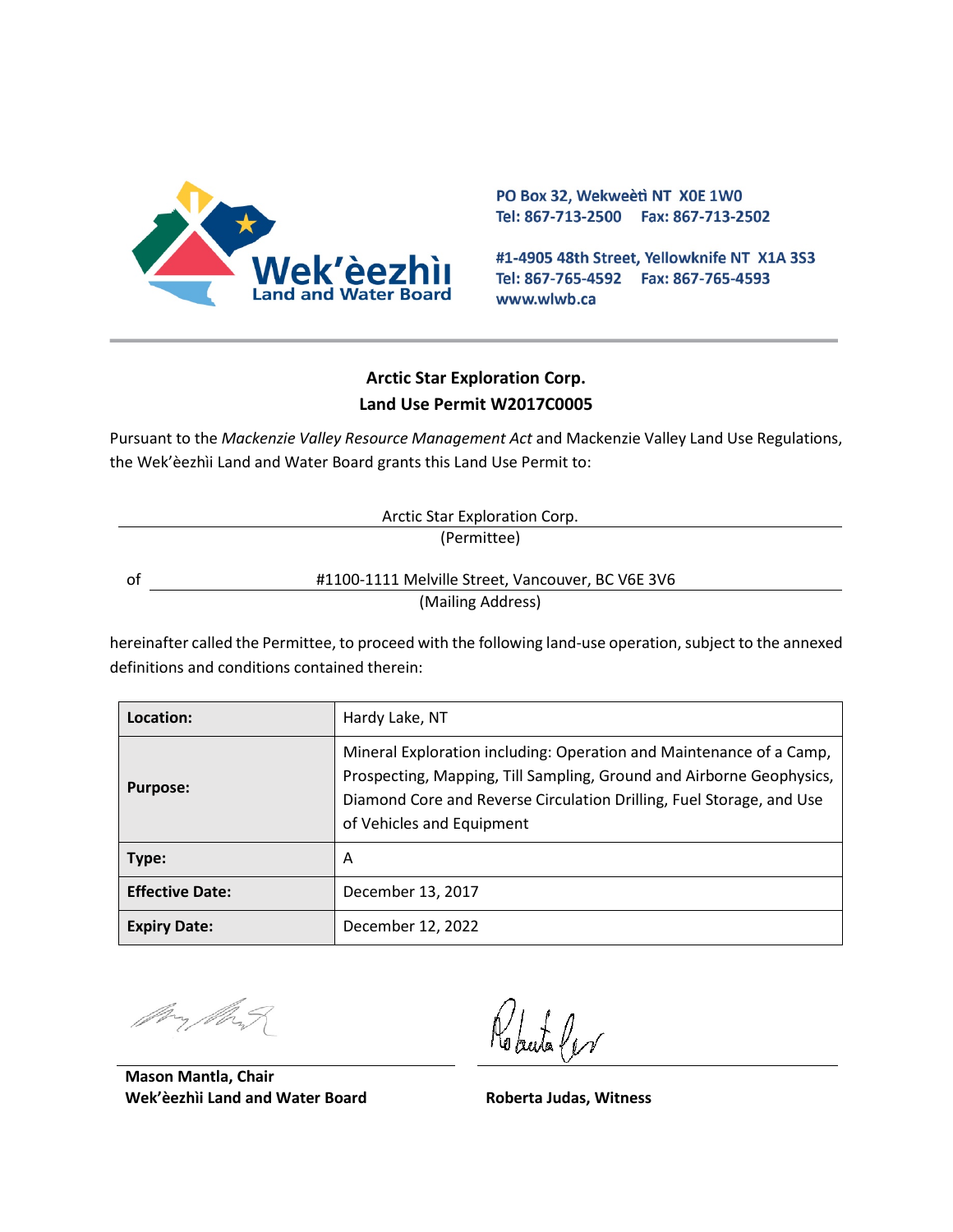

# **Conditions Annexed to and Forming Part of Land Use Permit # W2017C0005**

#### **Part A: Scope of Permit**

- 1. This Permit entitles Margaret Lake Diamonds Inc. to conduct the following land-use operation:
	- a) operation and maintenance of a camp;
	- b) prospecting, mapping, till sampling, ground and airborne geophysics, diamond core and reverse circulation drilling;
	- c) establishment of a petroleum fuel storage facilities; and
	- d) use of vehicles and equipment.
- 2. This Permit is issued subject to the conditions contained herein with respect to the use of land for the activities and area identified in Part A, item 1 of this Permit.
- 3. Compliance with the terms and conditions of this Permit does not excuse the Permittee from its obligation to comply with the requirements of any applicable Federal, Territorial, Tłycho, or Municipal laws.

**Part B: Definitions** (defined terms are capitalized throughout the Permit)

- **Act** the *Mackenzie Valley Resource Management Act*.
- **Archaeological Overview** as defined by the Prince of Wales Northern Heritage Centre *Guidelines for Developers for the Protection of Archaeological Sites in the Northwest Territories.*
- **Archaeological Impact Assessment** as defined by the Prince of Wales Northern Heritage Centre *Guidelines for Developers for the Protection of Archaeological Sites in the Northwest Territories*.
- **Board** the Wek'èezhìi Land and Water Board established in subsection 57.1(1) of the *Mackenzie Valley Resource Management Act*.

**Borehole** - a hole that is made in the surface of the ground by drilling or boring.

- **Drilling Fluids** any liquid mixture of water, sediment, drilling muds, chemical additives or other wastes that are pumped down hole while drilling and are specifically related to drilling activity.
- **Drilling Waste** all materials or chemicals, solid or liquid, associated with drilling, including drill cuttings and Drilling Fluids.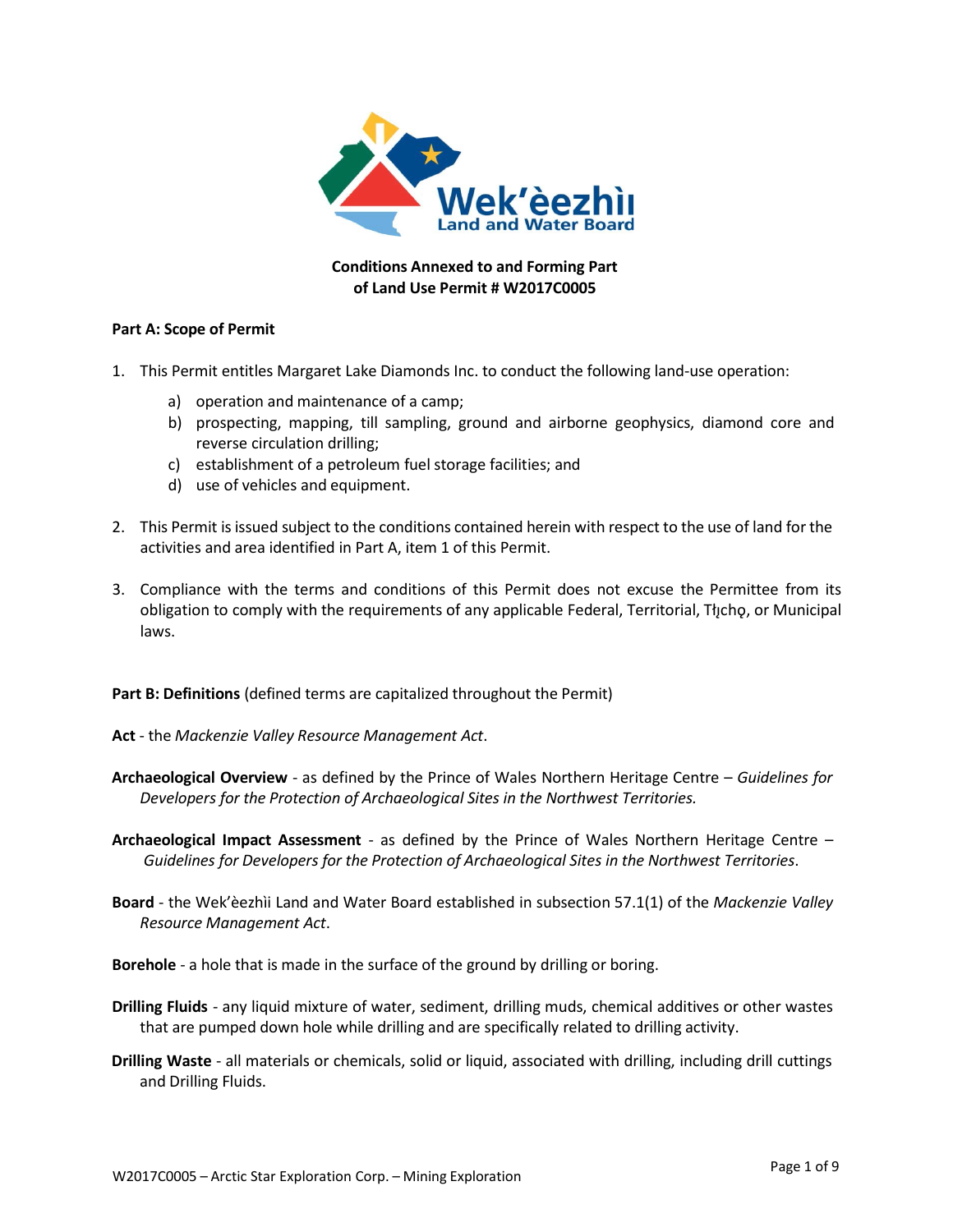- **Engagement Plan** a document, developed in accordance with the Board's *Engagement and Consultation Policy* and the *Engagement Guidelines for Applicants and Holders of Water Licences and Land Use Permits*, that clearly describes how, when, and which engagement activities will occur with an affected party during the life of the project.
- **Fuel Storage Container** a container for the storage of petroleum or allied petroleum products with a capacity of less than 230 litres.
- **Fuel Storage Tank** a closed container for the storage of petroleum or allied petroleum products with a capacity of more than 230 litres.
- **Greywater** all liquid wastes from showers, baths, sinks, kitchens, and domestic washing facilities but not including toilet wastes.
- **Habitat** the area or type of site where a species or an individual of a species of wildlife naturally occurs or on which it depends, directly or indirectly, to carry out its life processes.
- **Inspector** an Inspector designated by the Minister under the *Act.*
- **Minister** the Minister of Indian Affairs and Northern Development Canada or the Minister of the Government of the Northwest Territories – Department of Lands, as the case may be.
- **Ordinary High Water Mark** the usual or average level to which a body of water rises at its highest point and remains for sufficient time so as to change the characteristics of the land. In flowing waters (rivers, streams) this refers to the "active channel/bank-full level" which is often the 1:2 year flood flow return level. In inland lakes, wetlands, or marine environments, it refers to those parts of the Watercourse bed and banks that are frequently flooded by water so as to leave a mark on the land and where the natural vegetation changes from predominately aquatic vegetation to terrestrial vegetation (excepting water tolerant species). For reservoirs, this refers to normal high operating levels (full supply level).

**Permittee -** the holder of this permit.

- **Secondary Containment** containment that prevents liquids that leak from Fuel Storage Tanks or containers from reaching outside the containment area and includes double-walled Tanks, piping, liners, and impermeable barriers.
- **Sewage**  all toilet wastes and Greywater.
- **Sewage Disposal Facilities** Sump(s) and/or Sewage collection tank(s) and/or storage containers designed to hold Sewage.
- **Spill Contingency Plan** a document, developed in accordance with Aboriginal Affairs and Northern Development Canada's *Guidelines for Spill Contingency Planning* (April 2007*,* that describes the set of procedures to be implemented to minimize the effects of a spill.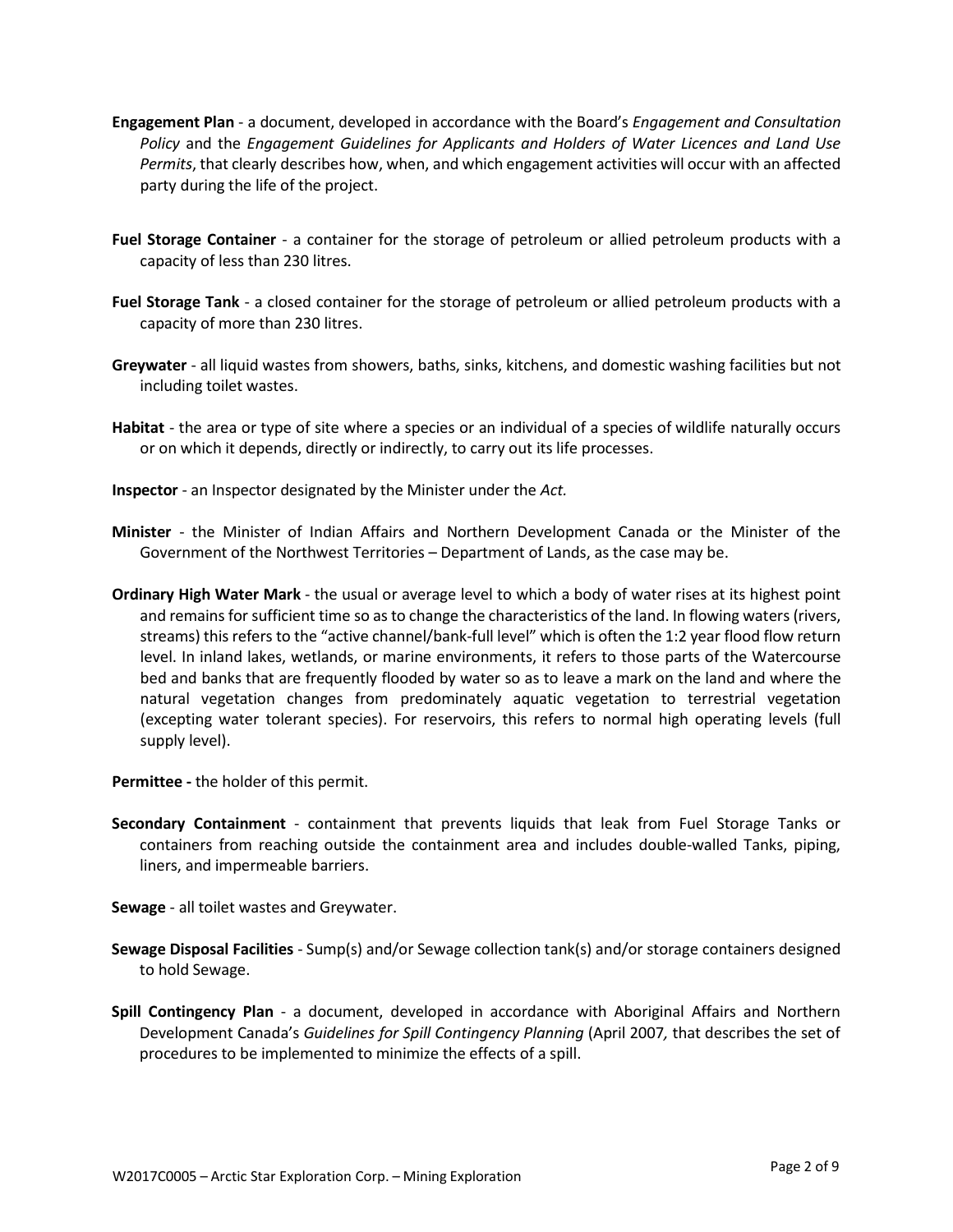- **Sump** a man-made pit or natural depression in the earth's surface used for the purpose of depositing Waste that does not contain Toxic Material, such as non-toxic Drilling Waste or Sewage, therein.
- **Toxic Material** any substance that enters or may enter the environment in a quantity or concentration or under conditions such that it:
	- a) Has or may have an immediate or long-term harmful effect on the environment or its biological diversity;
	- b) Constitutes or may constitute a danger to the environment on which life depends; or
	- c) Constitutes or may constitute a danger in Canada to human life or health.
- **Waste -** any garbage, debris, chemical, or Toxic Material to be used, stored, disposed of, or handled on land, and also as defined in section 51 of the Act*.*
- **Waste Management Plan** a document, developed in accordance with the Board's *Guidelines for Developing a Waste Management Plan* that describes the methods of Waste management from Waste generation to final disposal.
- **Watercourse**  a natural body of flowing or standing water or an area occupied by water during part of the year, and includes streams, springs, swamps and gulches but does not include groundwater.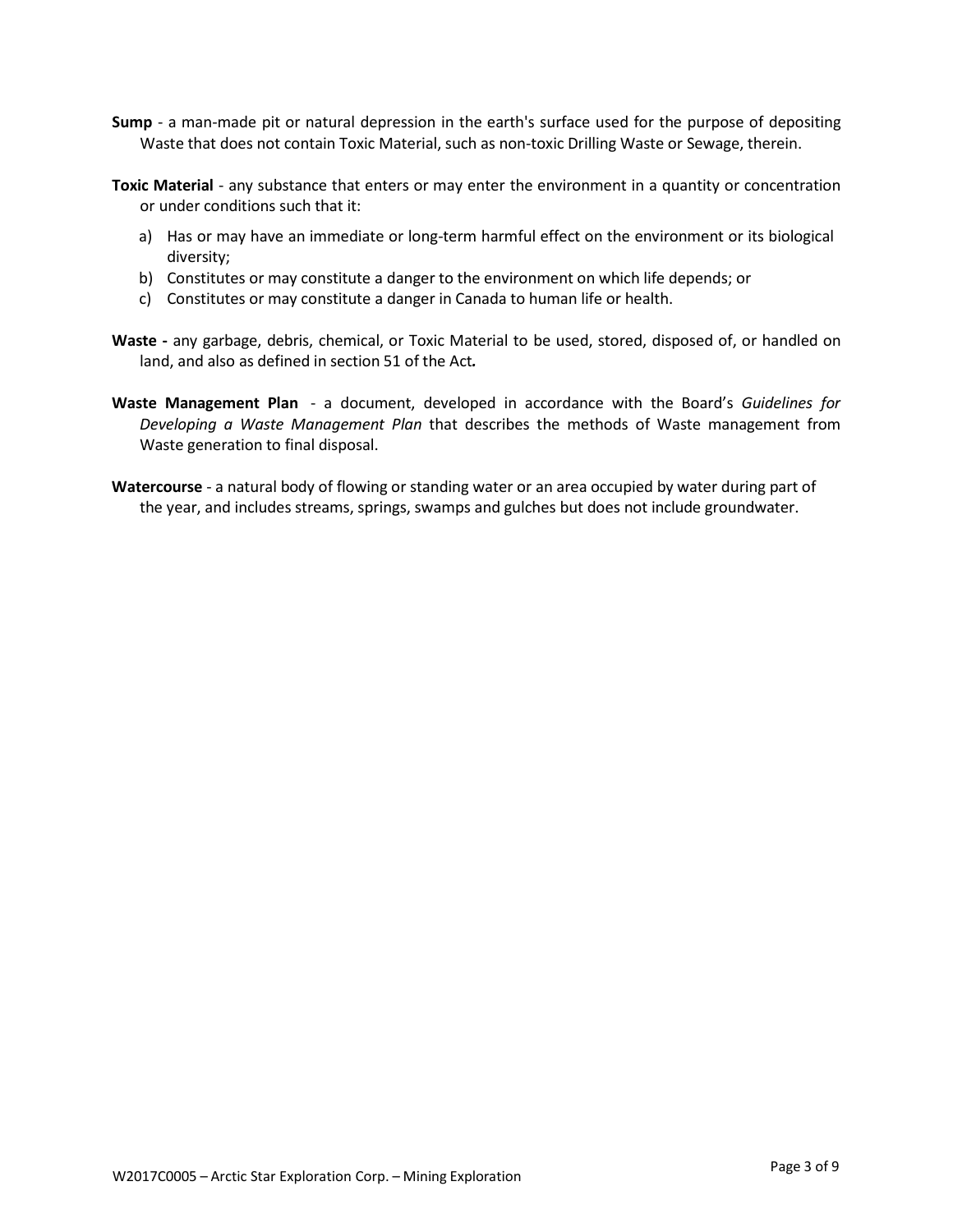**Part C: Conditions Applying to All Activities** (headings correspond to subsection 26(1) of the Mackenzie Valley Land Use Regulations)

# **26(1)(***a***) Location and Area**

| 1. | The Permittee shall locate all camps on Durable Land or previously<br>cleared areas.                                                                                                     | <b>CAMP LOCATION</b>                                         |
|----|------------------------------------------------------------------------------------------------------------------------------------------------------------------------------------------|--------------------------------------------------------------|
| 2. | Prior to the commencement of drilling, the Permittee shall submit the<br>drill target locations on a 1:50,000-scale map with coordinates and map<br>datum to the Board and an Inspector. | <b>DRILL LOCATIONS</b>                                       |
| 3. | The Permittee shall not conduct this land-use operation on any lands not<br>designated in the complete application.                                                                      | <b>LOCATION OF</b><br><b>ACTIVITIES</b>                      |
|    | $26(1)(b)$ Time                                                                                                                                                                          |                                                              |
| 4. | At least 48 hours prior to the commencement of the land-use operation,<br>the Permittee's Field Supervisor shall contact an Inspector at (867) 767-<br>9188.                             | <b>CONTACT</b><br><b>INSPECTOR</b>                           |
| 5. | At least 48 hours prior to commencement of the land-use operation, the<br>Permittee shall provide the following information, in writing, to the Board<br>and an Inspector:               | <b>IDENTIFY AGENT</b>                                        |
|    | a) the name(s) of the person(s) in charge of the field operation;<br>b) alternates; and<br>c) all methods for contacting the above person(s).                                            |                                                              |
| 6. | At least ten days prior to the completion of the land-use operation, the<br>Permittee shall advise an Inspector of:                                                                      | <b>REPORTS BEFORE</b><br><b>REMOVAL</b>                      |
|    | a) the plan for removal or storage of equipment and materials; and<br>b) when final cleanup and reclamation of the land used will be<br>completed.                                       |                                                              |
|    | $26(1)(c)$ Type and Size of Equipment                                                                                                                                                    |                                                              |
| 7. | The Permittee shall not use any equipment except of a similar type, size,<br>and number to that listed in the complete application.                                                      | <b>ONLY APPROVED</b><br><b>EQUIPMENT</b>                     |
|    | 26(1)(d) Methods and Techniques                                                                                                                                                          |                                                              |
| 8. | Immediately upon completion of operations at each Borehole, the<br>Permittee shall remove or cut off and seal each drill casing at ground<br>level.                                      | <b>MINERAL</b><br><b>EXPLORATION</b><br><b>DRILL CASINGS</b> |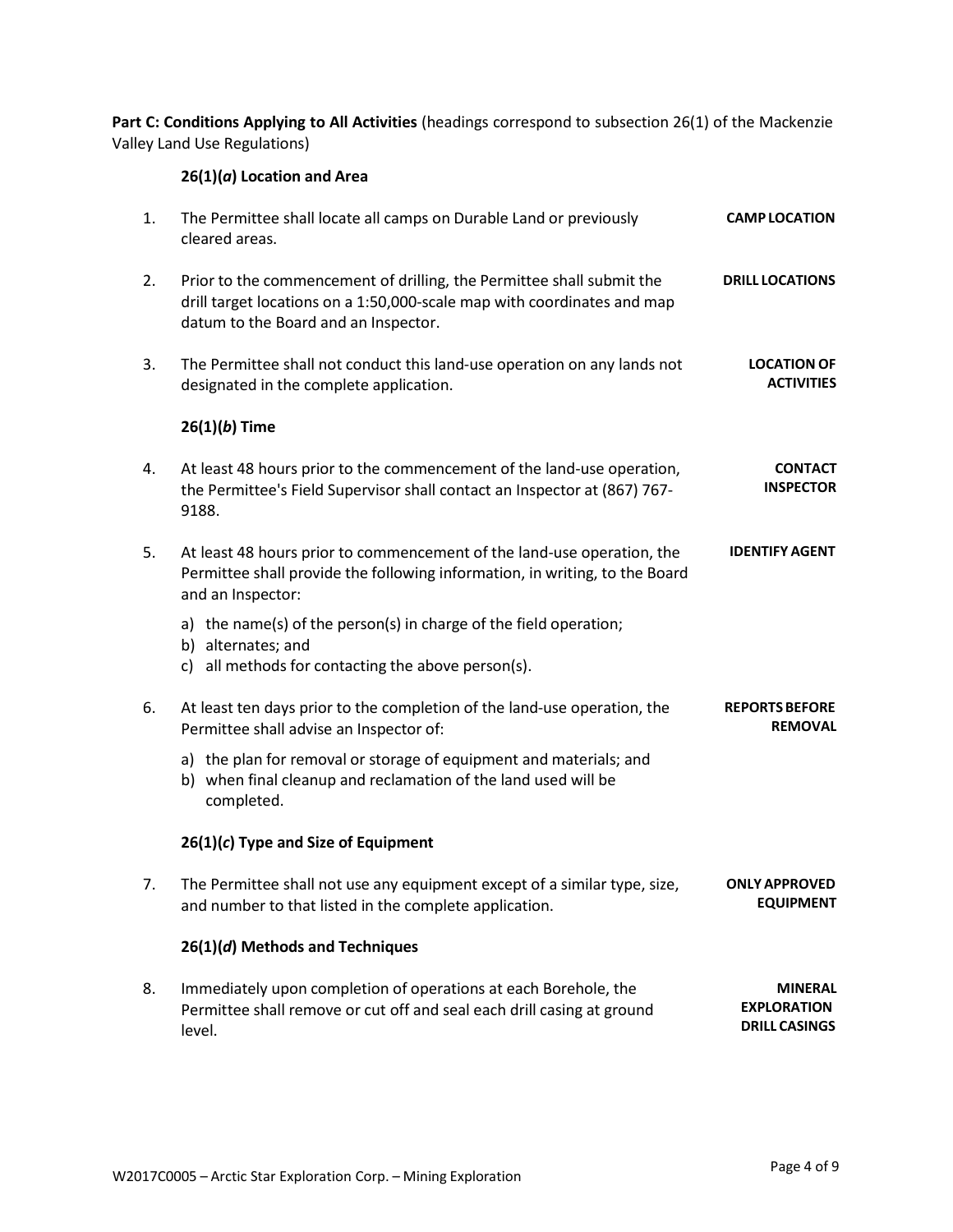| 9.  | The Permittee shall construct and maintain the overland portion of<br>winter roads with a minimum of 10 cm of packed snow and/or ice at all<br>times during this land-use operation.                                                                       | <b>WINTER ROADS</b>                                   |
|-----|------------------------------------------------------------------------------------------------------------------------------------------------------------------------------------------------------------------------------------------------------------|-------------------------------------------------------|
| 10. | The Permittee shall not erect camps or store material, other than that<br>required for immediate use, on the ice surface of a Watercourse.                                                                                                                 | <b>STORAGE ON ICE</b>                                 |
|     | 26(1)(e) Type, Location, Capacity, and Operation of All Facilities                                                                                                                                                                                         |                                                       |
| 11. | The Permittee shall ensure that the land use area is kept clean at all<br>times.                                                                                                                                                                           | <b>CLEAN WORK AREA</b>                                |
| 12. | The Permittee shall not locate any Sump within 100 metres of the<br>Ordinary High Water Mark of any Watercourse, unless otherwise<br>authorized in writing by an Inspector.                                                                                | <b>SUMPS FROM</b><br><b>WATER</b>                     |
|     | 26(1)(f) Control or Prevention of Ponding of Water, Flooding, Erosion,<br>Slides, and Subsidence of Land                                                                                                                                                   |                                                       |
| 13. | The land-use operation shall not cause obstruction to any natural<br>drainage.                                                                                                                                                                             | <b>NATURAL</b><br><b>DRAINAGE</b>                     |
| 14. | The Permittee shall, where flowing water from a Borehole is<br>encountered:<br>a) plug the Borehole in such a manner as to permanently prevent any<br>further outflow of water; and<br>b) immediately report the occurrence to the Board and an Inspector. | <b>FLOWING</b><br><b>ARTESIAN WELLS</b>               |
| 15. | The Permittee shall not conduct off-road vehicle travel in areas without<br>snow-covered surfaces.                                                                                                                                                         | <b>OFF-ROAD VEHICLE</b><br><b>TRAVEL</b>              |
| 16. | The Permittee shall prepare the site in such a manner as to prevent<br>rutting of the ground surface.                                                                                                                                                      | <b>PREVENTION OF</b><br><b>RUTTING</b>                |
| 17. | The Permittee shall suspend overland travel of equipment or vehicles at<br>the first sign of rutting.                                                                                                                                                      | <b>SUSPEND</b><br><b>OVERLAND TRAVEL</b>              |
| 18. | The Permittee shall not move any equipment or vehicles unless the<br>ground surface is in a state capable of fully supporting the equipment or<br>vehicles without rutting or gouging.                                                                     | <b>VEHICLE</b><br><b>MOVEMENT</b><br><b>FREEZE-UP</b> |
|     | 26(1)(g) Use, Storage, Handling, and Ultimate Disposal of Any Chemical<br>or Toxic Material                                                                                                                                                                |                                                       |
| 19. | At least seven days prior to the use of any chemicals that were not<br>identified in the complete application, the MSDS sheets must be provided<br>to the Board and an Inspector.                                                                          | <b>CHEMICALS</b>                                      |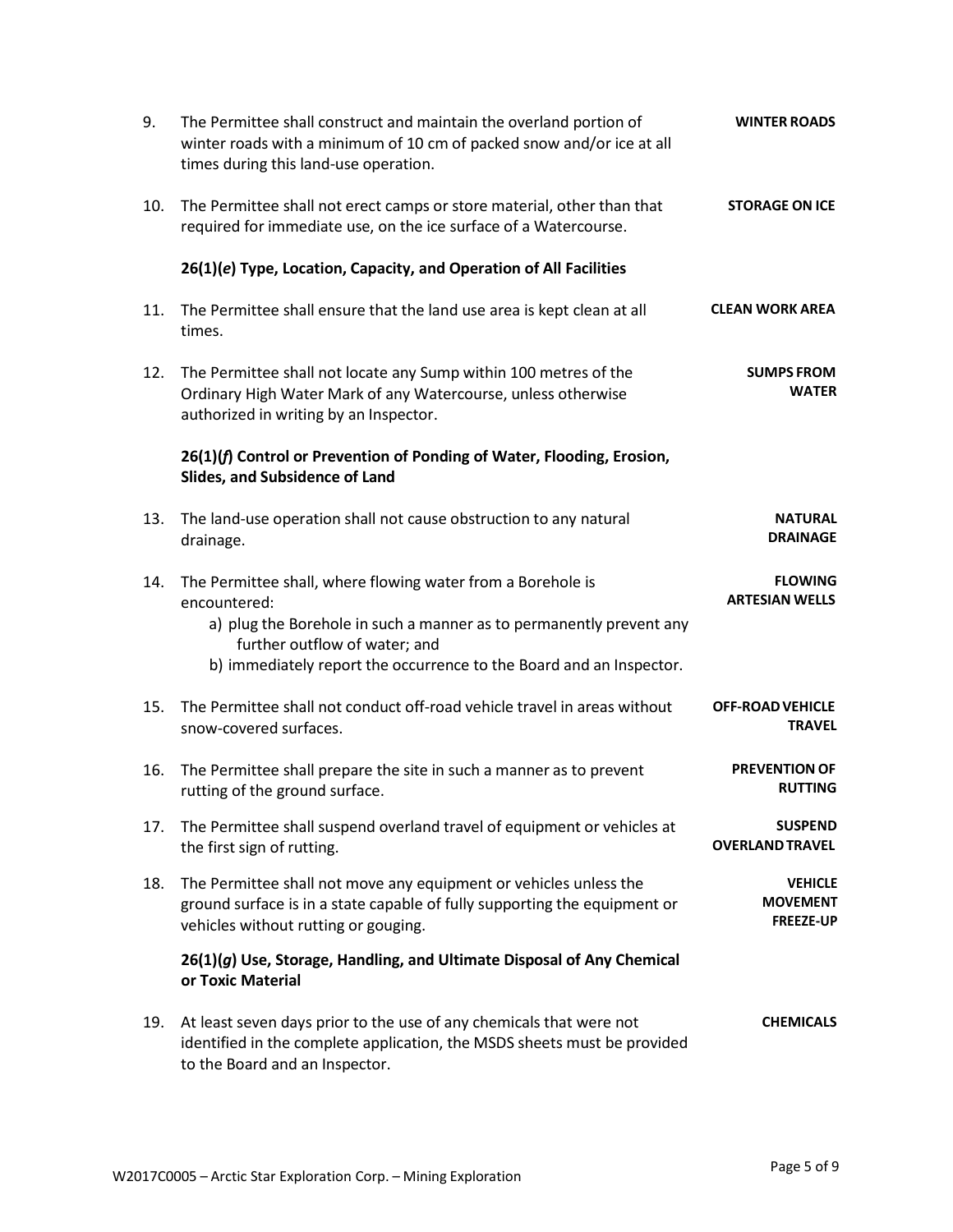| 20. | When drilling within 100 metres of the Ordinary High Water Mark of any<br>Watercourse, and when drilling on ice, the Permittee shall contain all drill<br>water and Drilling Waste in a closed circuit system for reuse, off-site<br>disposal, or deposit into a land-based Sump or natural depression.                                      | <b>DRILLING NEAR</b><br><b>WATER OR ON ICE</b>      |
|-----|----------------------------------------------------------------------------------------------------------------------------------------------------------------------------------------------------------------------------------------------------------------------------------------------------------------------------------------------|-----------------------------------------------------|
| 21. | The Permittee may deposit Drilling Waste that does not contain Toxic<br>Material in a Sump or natural depression. Any Sumps or natural<br>depressions used to deposit Drilling Waste must be located at least 100<br>metres from the Ordinary High Water Mark of any Watercourse, unless<br>otherwise authorized in writing by an Inspector. | <b>DRILLING WASTE</b>                               |
| 22. | The Permittee shall remove all Drilling Waste containing Toxic Material to<br>an approved disposal facility.                                                                                                                                                                                                                                 | <b>DRILLING WASTE</b><br><b>DISPOSAL</b>            |
| 23. | The Permittee shall not allow any Drilling Waste to spread to the<br>surrounding lands or Watercourses.                                                                                                                                                                                                                                      | <b>DRILLING WASTE</b><br><b>CONTAINMENT</b>         |
| 24. | Prior to the expiry date of this Permit or the end of the land-use<br>operation whichever comes first, the Permittee shall backfill and restore<br>all Sumps, unless otherwise authorized in writing by an Inspector.                                                                                                                        | <b>BACKFILL SUMPS</b>                               |
| 25. | The Permittee shall maintain a record of all spills. For all reportable spills,<br>in accordance with the GNWT Spill Contingency Planning and Reporting<br>Regulations, the Permittee shall:                                                                                                                                                 | <b>REPORT SPILLS</b>                                |
|     | a) immediately report each spill to the 24-hour Spill Report Line (867)<br>920-8130;<br>b) report each spill to an Inspector within 24 hours; and<br>c) submit, to the Board and an Inspector, a detailed report on each spill<br>within 30 days.                                                                                            |                                                     |
| 26. | The Permittee shall dispose of all combustible Waste petroleum products<br>by removal to an approved disposal facility.                                                                                                                                                                                                                      | <b>WASTE</b><br><b>PETROLEUM</b><br><b>DISPOSAL</b> |
|     | 26(1)(h) Wildlife and Fish Habitat                                                                                                                                                                                                                                                                                                           |                                                     |
| 27. | The Permittee shall take all reasonable measures to prevent damage to<br>wildlife and fish Habitat during this land-use operation.                                                                                                                                                                                                           | <b>HABITAT DAMAGE</b>                               |
|     | 26(1)(i) Storage, Handling, and Disposal of Refuse or Sewage                                                                                                                                                                                                                                                                                 |                                                     |
| 28. | The Permittee shall adhere to the Waste Management Plan, once<br>approved, and shall annually review the plan and make any necessary<br>revisions to reflect changes in operations, technology, chemicals, or fuels,<br>or as directed by the Board. Revisions to the plan shall be submitted to<br>the Board for approval.                  | <b>WASTE</b><br><b>MANAGEMENT</b>                   |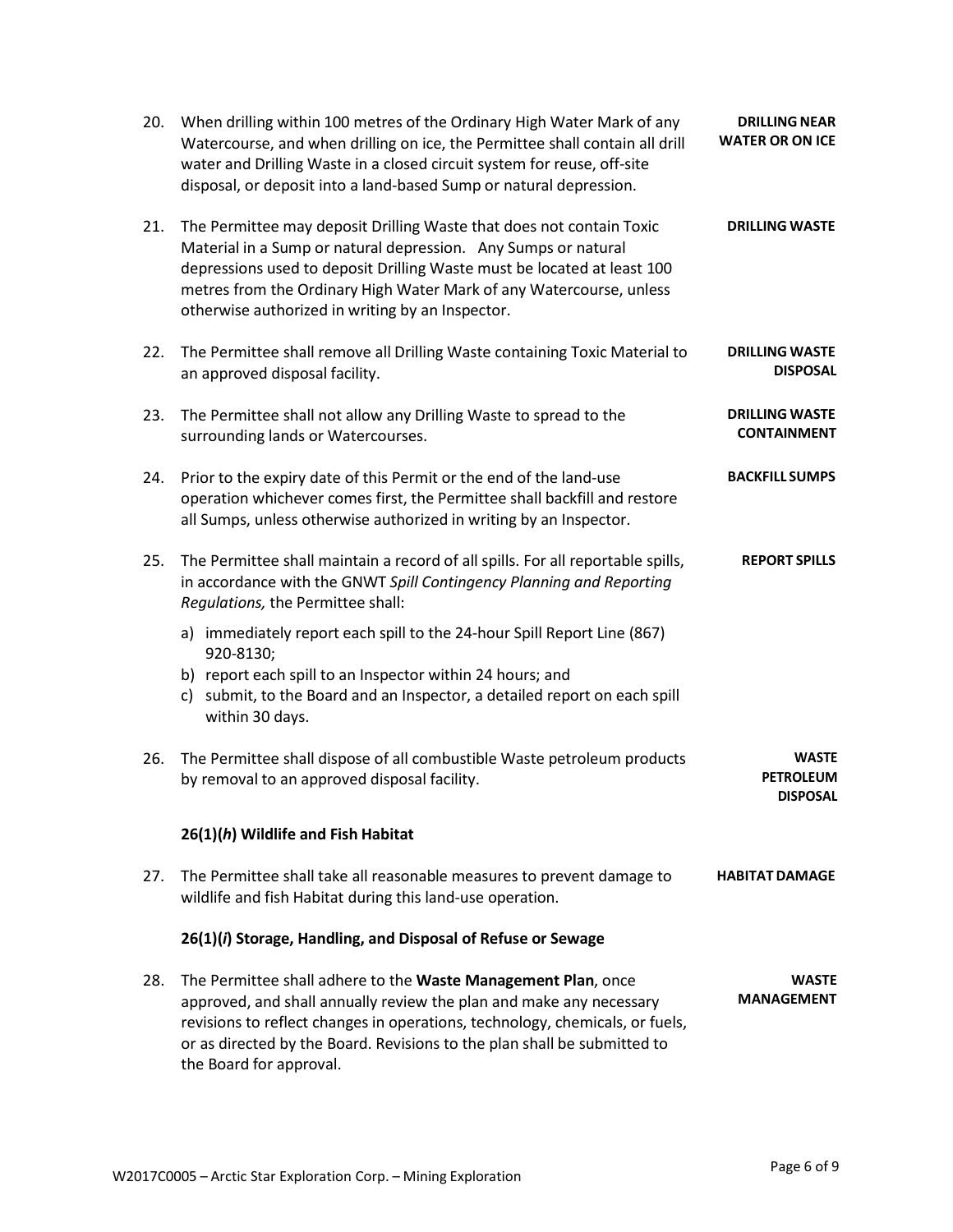| 29. | The Permittee shall keep all garbage and debris in a secure container<br>until disposal.                                                                                                                                                                                                                                                             | <b>GARBAGE</b><br><b>CONTAINER</b>                         |
|-----|------------------------------------------------------------------------------------------------------------------------------------------------------------------------------------------------------------------------------------------------------------------------------------------------------------------------------------------------------|------------------------------------------------------------|
| 30. | The Permittee shall dispose of all garbage, Waste, and debris as<br>described in the approved Waste Management Plan, unless otherwise<br>authorized in writing by an Inspector.                                                                                                                                                                      | <b>REMOVE GARBAGE</b>                                      |
| 31. | The Permittee shall dispose of all Sewage and Greywater as described in<br>the approved Waste Management Plan.                                                                                                                                                                                                                                       | <b>SEWAGE DISPOSAL</b><br>$-$ PLAN                         |
|     | 26(1)(j) Protection of Historical, Archaeological, and Burial Sites                                                                                                                                                                                                                                                                                  |                                                            |
| 32. | The Permittee shall not operate any vehicle or equipment within 150<br>metres of a known or suspected historical or archaeological site or burial<br>ground.                                                                                                                                                                                         | <b>ARCHAEOLOGICAL</b><br><b>BUFFER</b>                     |
| 33. | The Permittee shall not knowingly remove, disturb, or displace any<br>archaeological specimen or site.                                                                                                                                                                                                                                               | <b>SITE DISTURBANCE</b>                                    |
| 34. | The Permittee shall, where a suspected archaeological or historical site,<br>or burial ground is discovered:                                                                                                                                                                                                                                         | <b>SITE DISCOVERY</b><br><b>AND</b><br><b>NOTIFICATION</b> |
|     | a) immediately suspend operations on the site; and<br>b) notify the Board at (867) 765-4592 or an Inspector at (867) 767-9188,<br>and the Prince of Wales Northern Heritage Centre at 767-9347 ext.<br>71250 or ext. 71251.                                                                                                                          |                                                            |
| 35. | At least 30 days prior to any new land disturbance, including new drill<br>sites, the Permittee shall conduct an Archaeological Overview to identify<br>areas of high and low potential for archaeological and burial sites and<br>shall submit a summary report to the Board and the Prince of Wales<br>Northern Heritage Centre.                   | <b>ARCHAEOLOGICAL</b><br><b>OVERVIEW</b>                   |
| 36. | Prior to disturbance in areas of high potential for archaeological or burial<br>sites identified in the Archaeological Overview, the Permittee shall<br>conduct an Archaeological Impact Assessment of the sites where<br>disturbance is planned and shall submit a summary report to the Board<br>and the Prince of Wales Northern Heritage Centre. | $AIA - HIGH$<br><b>POTENTIAL</b>                           |
|     | 26(1)(k) Objects and Places of Recreational, Scenic, and Ecological Value                                                                                                                                                                                                                                                                            |                                                            |
|     | <b>Intentionally left Blank</b>                                                                                                                                                                                                                                                                                                                      |                                                            |
|     | 26(1)(/) Security Deposit                                                                                                                                                                                                                                                                                                                            |                                                            |
| 37. | Prior to the commencement of the land-use operation, the Permittee<br>shall deposit with the Minister a security deposit in the amount of<br>\$66,876.56.                                                                                                                                                                                            | <b>SECURITY DEPOSIT</b>                                    |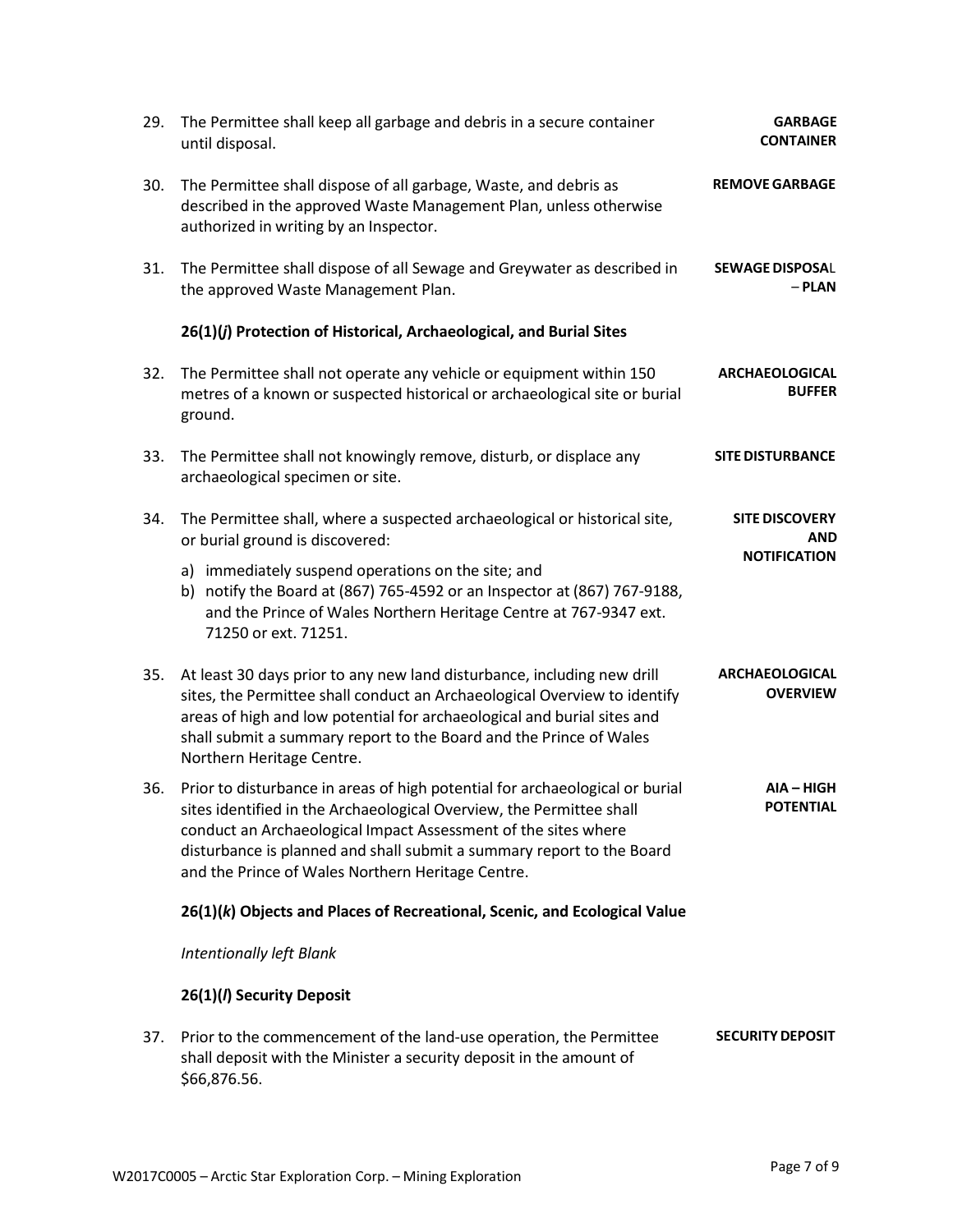| 38. | All costs to remediate the area under this Permit are the responsibility of<br>the Permittee.                                                                                                                                                                                                                                | <b>RESPONSIBILITY</b><br><b>FOR REMEDIATION</b><br><b>COSTS</b> |
|-----|------------------------------------------------------------------------------------------------------------------------------------------------------------------------------------------------------------------------------------------------------------------------------------------------------------------------------|-----------------------------------------------------------------|
|     | $26(1)(m)$ Fuel Storage                                                                                                                                                                                                                                                                                                      |                                                                 |
| 39. | The Permittee shall not place any Fuel Storage Containers or Tanks within<br>100 metres of the Ordinary High Water Mark of any Watercourse, unless<br>otherwise authorized in writing by an Inspector.                                                                                                                       | <b>FUEL NEAR WATER</b>                                          |
| 40. | The Permittee shall ensure that all fuel caches have adequate Secondary<br>Containment.                                                                                                                                                                                                                                      | <b>FUEL CACHE</b><br><b>SECONDARY</b><br><b>CONTAINMENT</b>     |
| 41. | The Permittee shall set up all refueling points with Secondary<br>Containment.                                                                                                                                                                                                                                               | <b>SECONDARY</b><br><b>CONTAINMENT-</b><br><b>REFUELING</b>     |
| 42. | The Permittee shall mark all Fuel Storage Containers and Tanks with the<br>Permittee's name.                                                                                                                                                                                                                                 | <b>MARK</b><br><b>CONTAINERS AND</b><br><b>TANKS</b>            |
| 43. | The Permittee shall mark all stationary fuel caches and fuel storage<br>facilities with flags, posts, or similar devices so that they are at all times<br>plainly visible to local vehicle travel.                                                                                                                           | <b>MARK FUEL</b><br><b>LOCATION</b>                             |
| 44. | Within ten days of the establishment of any fuel cache, the Permittee<br>shall report the location and quantity of the cache in writing to the Board<br>and an Inspector.                                                                                                                                                    | <b>REPORT FUEL</b><br><b>LOCATION</b>                           |
| 45. | The Permittee shall seal all outlets of Fuel Storage Containers and store<br>the containers on their sides with the outlets located at 3 and 9 o'clock,<br>except for containers currently in use.                                                                                                                           | <b>SEAL OUTLET</b>                                              |
| 46. | The Permittee shall adhere to the Spill Contingency Plan, once approved,<br>and shall annually review the plan and make any necessary revisions to<br>reflect changes in operations, technology, chemicals, or fuels, or as<br>directed by the Board. Revisions to the plan shall be submitted to the<br>Board for approval. | <b>SPILL</b><br><b>CONTINGENCY</b><br><b>PLAN</b>               |
| 47. | Prior to commencement of the land-use operation the Permittee shall<br>ensure that spill-response equipment is in place to respond to any<br>potential spills.                                                                                                                                                               | <b>SPILL RESPONSE</b>                                           |
| 48. | All equipment that may be parked for two hours or more, shall have a<br>haz-mat/drip tray under it or be sufficiently diapered. Leaky equipment<br>shall be repaired immediately.                                                                                                                                            | <b>DRIP TRAYS</b>                                               |
| 49. | The Permittee shall clean up all leaks, spills, and contaminated material.                                                                                                                                                                                                                                                   | <b>CLEAN UP SPILLS</b>                                          |